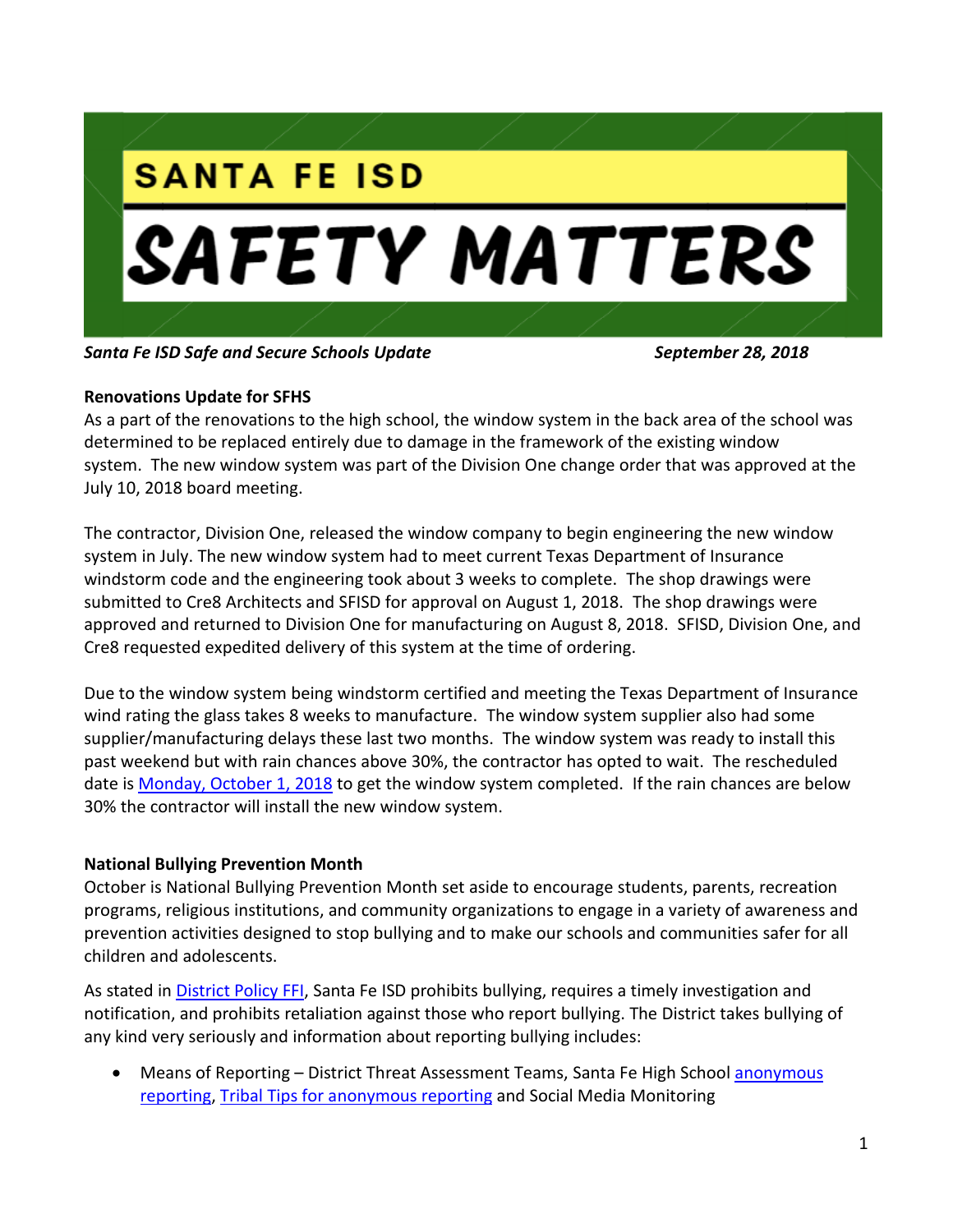- Investigation there is a clear process in place when bullying is reported
- Next steps if you are not satisfied with the campus-level decision, Dr. Jacqueline Shuman is the next level of contact.

Next week, we will include more details on the process of reporting and investigating bullying in our schools.

## **Bullying Prevention Programs at Santa Fe ISD schools during October**

## **Santa Fe High School**

New this year at Santa Fe High School is Safe School Ambassadors (SSA), an international program that enables schools to develop a cadre of motivated, trained, and supported student opinion leaders who de-escalate conflict and reduce exclusion, cruel humor, bullying, and other forms of mistreatment on their campuses. The program identifies and selects student leaders from diverse groups across the campus. Ambassadors are trained in the skills of non-violent communication to stop bullying, cyberbullying and harassment. Santa Fe High School has identified approximately 40 students and eight teachers who attended a two-day training in which students develop essential skills in observing, negotiating, intervening, reporting and referral, and the adults learn how to facilitate ongoing Family Group meetings to provide Ambassadors with supervision, skill development and support. The SSA will meet twice a month during Advisory to do SSA lessons and discuss ways to reinforce positive communications with other students at the school to help prevent bullying of any kind. The SSA will also have gatherings to discuss ways they can support all Santa Fe High School students. They also have activities planned for the spring semester.

# **Santa Fe Junior High**

At Santa Fe Junior High bullying prevention activities and events that will take place in October include:

- Junior High Counselors will lead a #stompoutbullying campaign where students will do various activities and share their perspectives to show they are supportive of being positive advocates on campus.
- Counselors will share bullying/cyberbullying lessons for Acceleration classes.
- Counselors are creating "Think before you post" signs, posters and lessons for Acceleration classes.

### **Dan J. Kubacak Elementary School**

For Bullying Prevention month and the #stompoutbullying campaign, an author will visit the school and talk to students about friendship, anti-bullying and respect. Counselors will create weekly class lessons and videos on bullying and cyberbullying prevention that will be shared with students, and activities will be provided to teachers. The difference between bullying and peer conflict will be addressed with parents in Parent Pow Wow. Also, weekly kindness announcements will be made for students and staff, and notes will be sent to parents. The school will host theme days, and the Texans "Toro" will visit the school. An author will visit students and discuss the importance of making smart choices. The school will also have signs and posters that support bullying prevention.